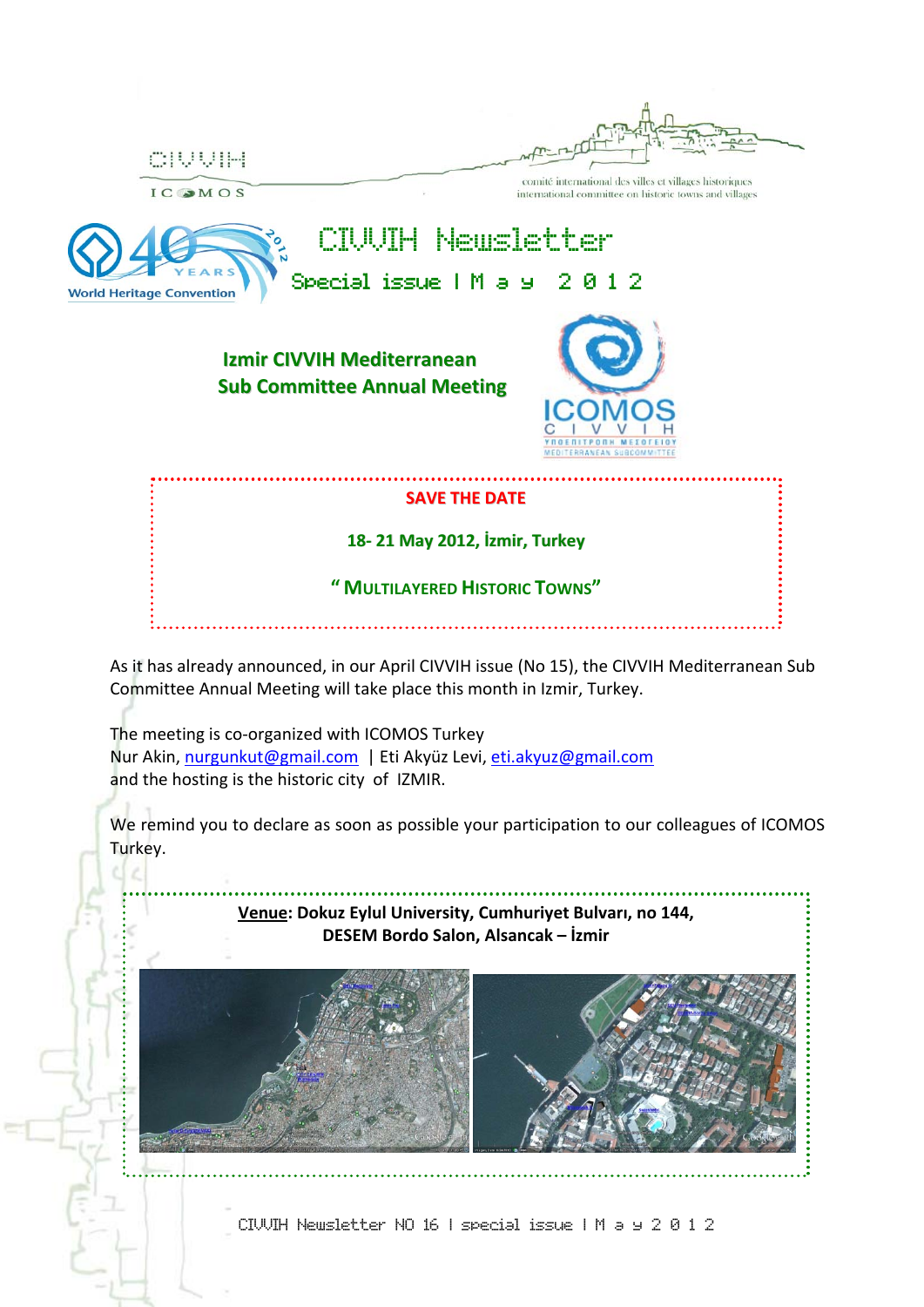**PROGRAMME**



**Thursday | Jeudi | May 17**

**Arrival of Participants – Arrivée des Participants**

## **Friday | Vendredi |May 18**

*Scientific Symposium / Symposium Scientifique*

**13:00 – 15:00 Registration / Inscription**

**15:00 – 15:30 Opening Session / Cérémonie d'Ouverture** 

*Prof. Mehmet FÜZÜN (Rector of DEU)*

*Prof. Atilla ORBAY (Dean of DEU Faculty of Architecture)*

*Yegan KAHYA (President of ICOMOS Turkey)*

*Sofia AVGERINOU‐KOLONIAS (President of CIVVIH)*

*Nur AKIN (ICOMOS / CIVVIH Turkey)*

### **SESSION 1 Chair / Animateur: CEVAT ERDER**

- **15:30 – 15:50** *Multilayered Historic City: Izmir* ETI AKYUZ LEVI, AKIN ERSOY
- **15:50 – 16:10** *Multilayered Historic Towns as « Memory »* ELVIRA PETRONCELLI
- **16:10 – 16:30** *Présentation et Représentation du Passé des Villes Historiques*  SAMIR ABDULLAC
- **16:30 – 16:50 Discussion**

#### **16:50 – 17:10 Coffee Break / Pause Café**

## **SESSION 2 Chair / Animatrice: SOFIA AVGERINOU‐KOLONIAS**

- **17:10 – 17:30** *Costs and Values in Facing the Historic Layers of Sofia City Centre* ELENA DIMITROVA
- **17:30 – 17:50** *Making the Future in the Historical City of Safi, Morocco* JOAO CAMPOS
- **17:50 – 18:10** *Sidon: A Mediterranean City with a Testimony of History* SALEH LAMEI
- **18:10 – 18:30** *La Réhabilitation comme Outil de Préservation d'un Centre Historique FAIKA BEJAOUI*
- **18:30 – 18:50 Discussion**

**20:00 Dinner / Dîner**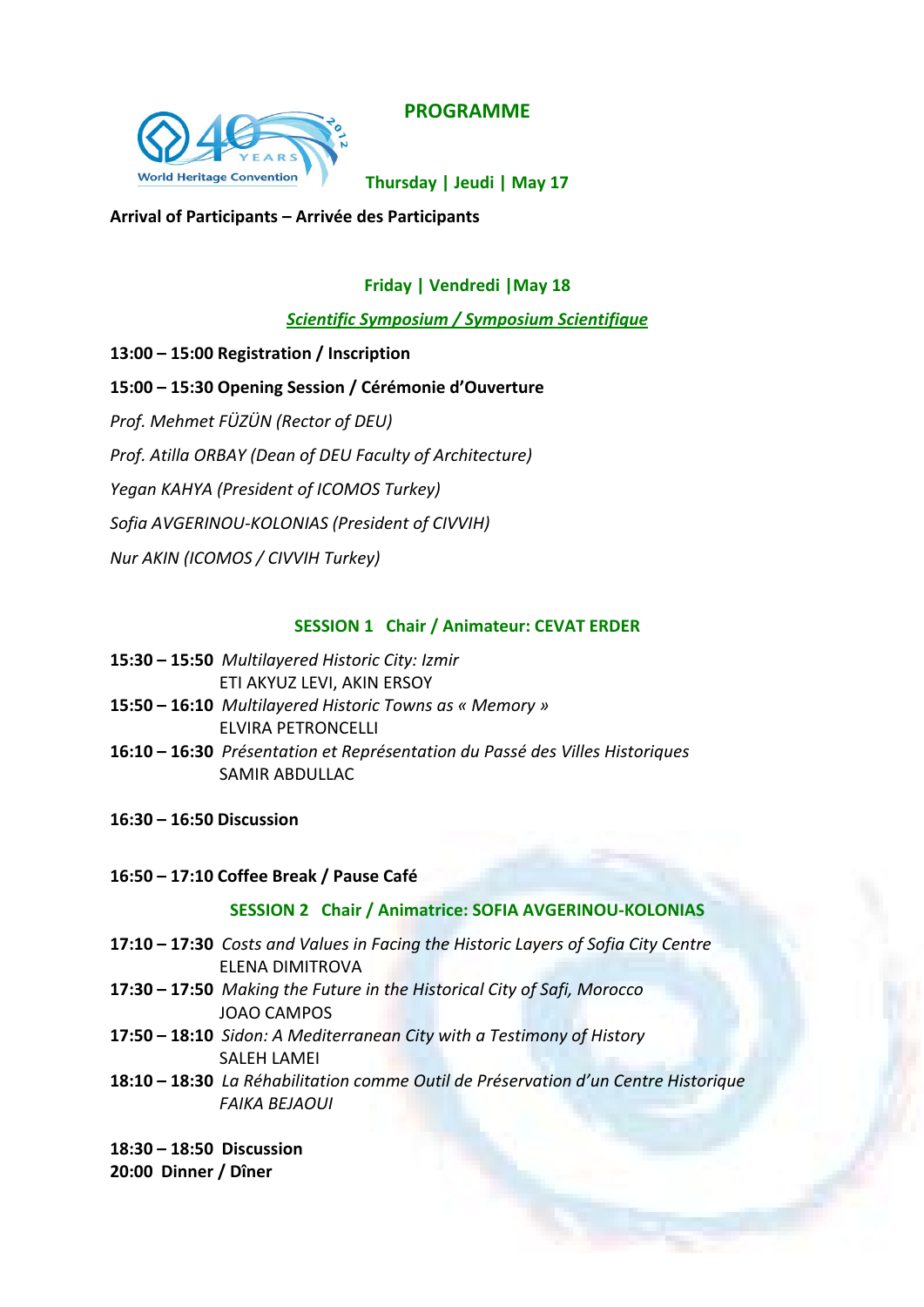

- **9:00 – 9:20** *Villes Historiques et Paysages Urbains Stratifiés de l'Italie du Sud Face aux Découvertes d'Archéologie Urbaine, Facteurs d'Attractions touristiques*  TERESA COLLETTA
- **9:20 – 9:40** *Urban Planning of Greek Cities in the 19th Century and Transformation of Their Medieval Urban Fabric. Questions on Coexistence of Different Periods of Cities* ELENI MAISTROU, MARIA DANIIL
- **9:40 – 10:00** *50 Ans de Pratique des Secteurs Sauvegardés en France – Evolution de l'Outil et des Pratiques*  ANTOINE BRUGUEROLLE
- **10:00 – 10:40 Discussion**
- **10:40 – 11:00 Coffee Break / Pause Café**
- **11:00 – 13:30 Annual Meeting of Mediterranean Subcommittee Réunion Annuelle du Sous‐Comité Méditerranéen**
- **13:30 ‐ 14:30 Lunch / Déjeuner**
- 14:30 17:30 Site visits (Agora and surroundings) / Visites de Site (Agora et ses alentours)
- **20:00 Dinner / Dîner**

#### **Sunday | Dimanche | May 20**

**Tour to cultural heritage sites outside İzmir (Ephesos, Virgin Mary, Şirince) / Tour aux sites d'héritage culturel aux environs d'Izmir (Ephese, Maison de la Vierge, Şirince)** 



CIVVIH Newsletter NO 16 | special issue | M a y 2 0 1 2